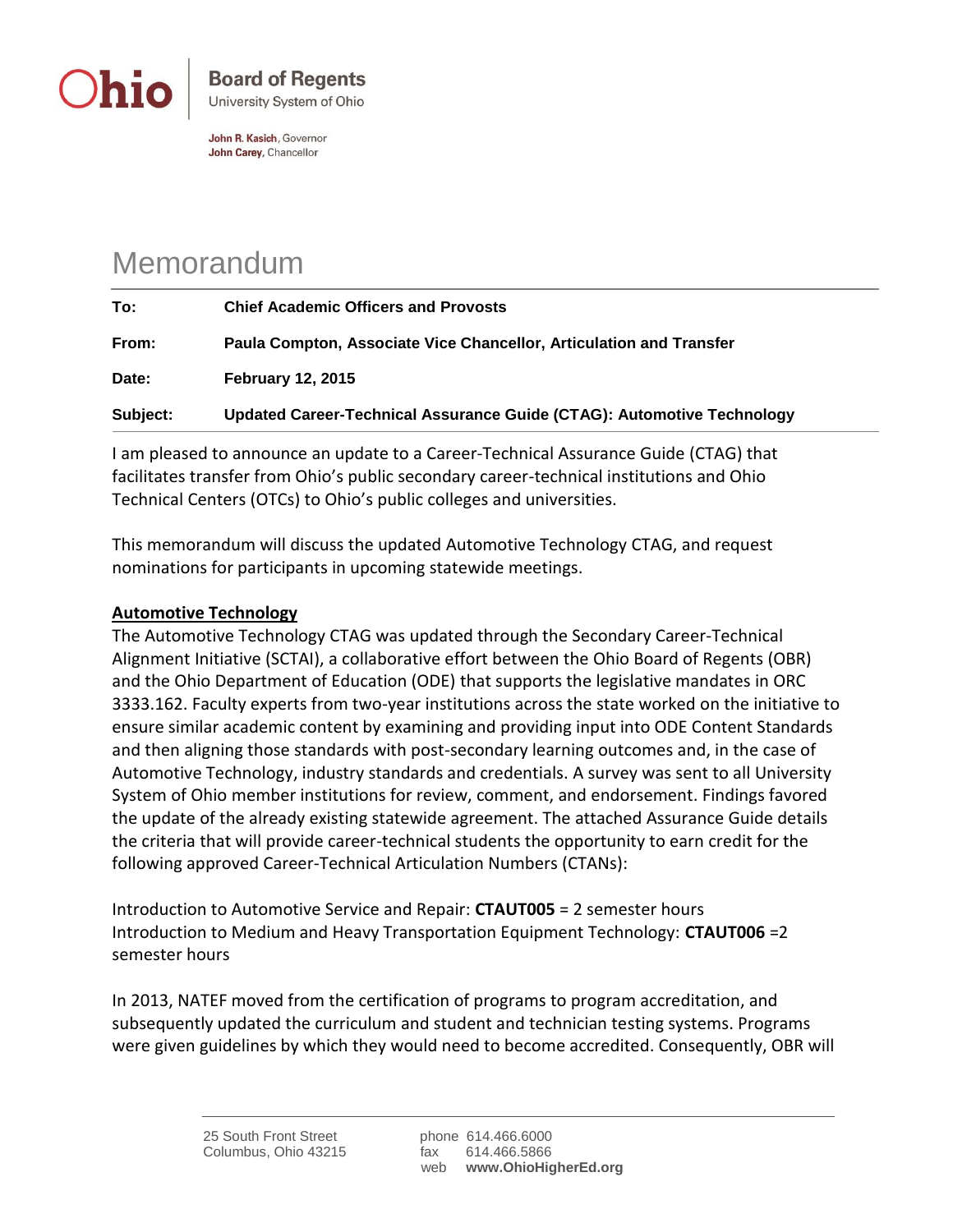sunset the legacy Automotive Technology CTAG (dated February 29, 2008), no later than the end of the **Spring 2018** semester.

Institutions that are currently accredited by NATEF under the 2013 standards must submit their proof of NATEF accreditation and corresponding courses for the new Automotive Technology CTAG (dated February 11, 2015) to OBR by using the Course Equivalency Management System (CEMS). **Institutions with NATEF accreditation using the pre-2013 standards will maintain approval under the legacy Automotive Technology CTAG until the end of the Spring 2018 semester, when their pre-2013 NATEF accreditation expires.**

Institutions that are currently accredited by NATEF under the 2013 standards must submit their proof of NATEF accreditation and corresponding courses for the new Automotive Technology CTAG (dated February 11, 2015) to OBR by using the Course Equivalency Management System (CEMS). Institutions with NATEF accreditation using the pre-2013 standards will maintain approval under the legacy Automotive Technology CTAG (2008) until the end of the Spring 2018 semester, when their pre-2013 NATEF accreditation expires.

Please review the attached CTAG document, as well as the FAQ Document, for information on how secondary students can access this credit at your institution.

## **Statewide Meeting Information**

To facilitate the successful expansion of career-technical opportunities for credit to secondary partners, the Ohio Articulation and Transfer Network will host several statewide meetings **for discipline-specific faculty** and **front line personnel** at your institution. We are seeking representation from the following disciplines: Criminal Justice, Medical Laboratory Assisting, Health Information Management, Exercise Science, and Automotive Technology and Ground Transportation. We ask that you nominate one(1) to two (2) faculty members for each discipline in the attached survey, and at least one (1), but not more than two(2) representatives from the front lines of your institution (in the area of admissions, transfer coordination, or registration) to attend one of the statewide meetings. If you completed your nominations when the request was made with previous CTAG announcements, you do not need to make additional nominations.

Nominations should be submitted no later **February 13, 2015** via this link: [https://www.surveymonkey.com/s/RZ2HTB9.](https://www.surveymonkey.com/s/RZ2HTB9)

Meeting participants will receive confirmation from our office.